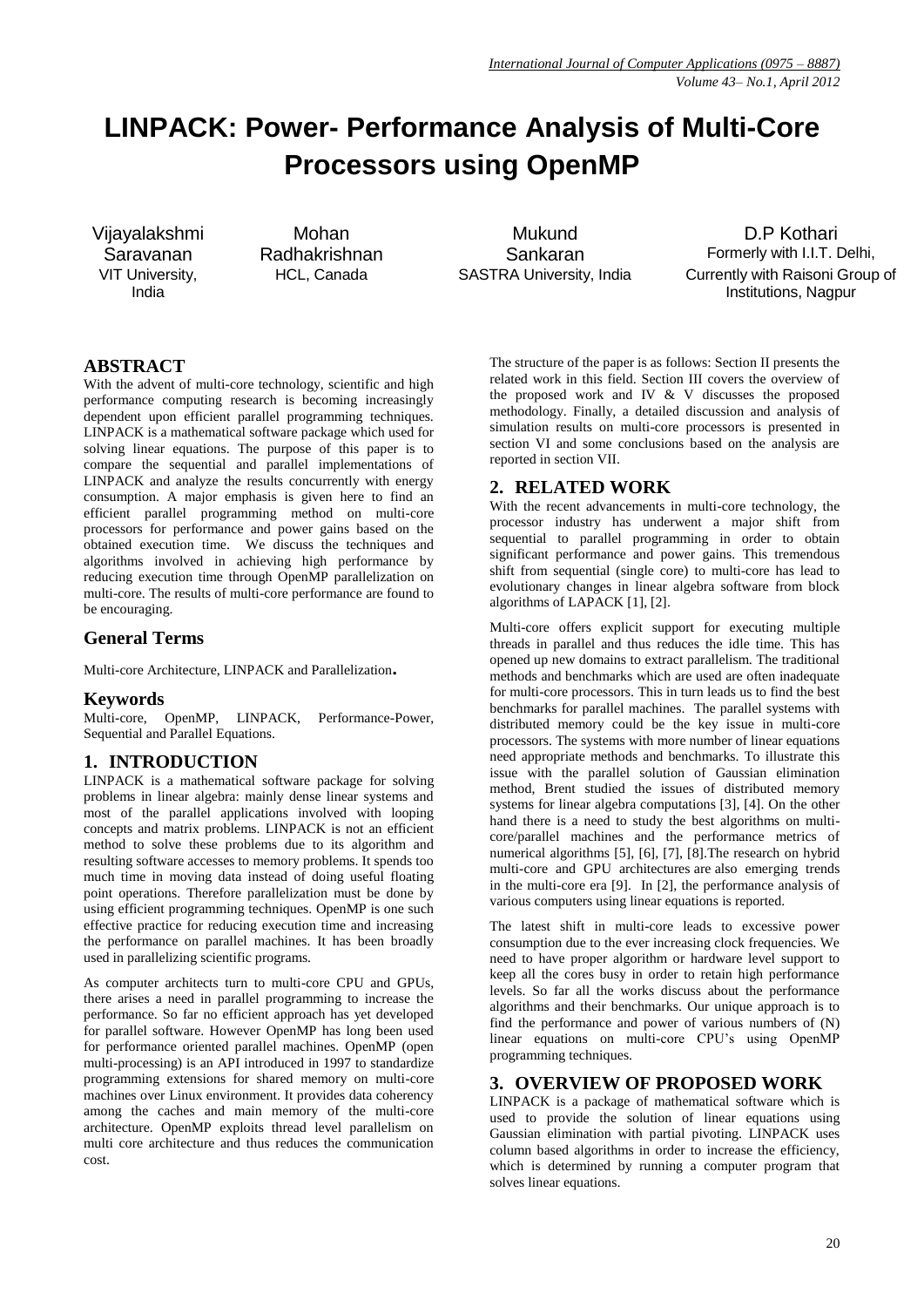OpenMP (open multi-processing) is an API over Linux environment which provides data coherency among the caches and main memory of the multi-core architecture. It consists of a set of compiler directives, library routines and environment variables that direct run time behavior and enable multiprocessor programming in C or C++, FORTRAN. It currently supports platforms such as Windows, Linux and UNIX operating systems. OpenMP works on the basis of multi-threaded concepts. Therefore, it takes advantage of executing different threads in these processing elements to reduce the communication cost between the threads. Having multiple cores on a chip allows us to extract thread level parallelism in a program which provides the benefit of increase in performance of the single program. [10], [11].

In our proposed work, we compared the various number of LINPACK equations on sequential and parallel programs using OpenMP. We used OpenMP as the programming language for our analysis, due to its parallelization efficiency on multi-core processors. The schematic diagram of our proposed work is shown in Fig.1.



**Fig. 1. Modules of Parallel Algorithm**

#### **3.1 System Specifications**

*3.1.1 Hardware Requirements*

- **Processors**: Intel Core 2 & Intel Pentium M
- **CPU:** 2.13GHz & 1.60GHz
- **RAM:** 2 GB & 1 GB
- *3.1.2 Software Requirements*
	- **Operating System:** Windows XP/Vista
		- **Software:** Visual Studio 2005
		- Intel C++ compiler
		- C-Free Compiler

## **4. PROPOSED METHODOLOGY**

The methodology is as follows:

- The parallel algorithm, which is used to solve a nonsingular n by n linear system using Gaussian elimination with partial pivoting, is developed. Gaussian elimination is equivalent to triangular factorization. It produces an upper triangular matrix and a lower triangular matrix.
- This parallel algorithm consists of forward

elimination (F. Elimination) and back substitution (B. Substitution) phase. In forward elimination phase, first the Pivot element is identified as the largest absolute value among the coefficients in the first column. Then Exchange the first row with the row containing that element. Then eliminate the first variable in the second equation using normalization .When the second row becomes the pivot row, search for the coefficients in the second column from the second row to the nth row and locate the largest coefficient. Exchange the second row with the row containing the largest coefficient. Continue this procedure till (n-1) unknowns are eliminated.

 The backward substitution phase is concerned with the actual solution of the equations and uses the back substitution process on the reduced upper triangular system.

## **5. DESIGN MODULES**



**Fig. 2. Modules of Parallel Algorithm**

## **5.1 Steps Involved in Gaussian Elimination with Partial Pivoting**

It comprises of two phases are shown in Fig.2.

*5.1.1 Forward Elimination Phase*

This phase is concerned with the manipulation of equations in order to eliminate some unknowns from the equations and produce an upper triangular system.

- Search and locate the largest absolute value among the coefficients in the first column.
- Exchange the first row with the row containing that element.
- Then eliminate the first variable in the second equation using normalization.
- When the second row becomes the pivot row, search for the coefficients in the second column from the second row to the nth row and locate the largest coefficient. Exchange the second row with the row containing the large coefficient.
- Continue this procedure till (n-1) unknowns are eliminated.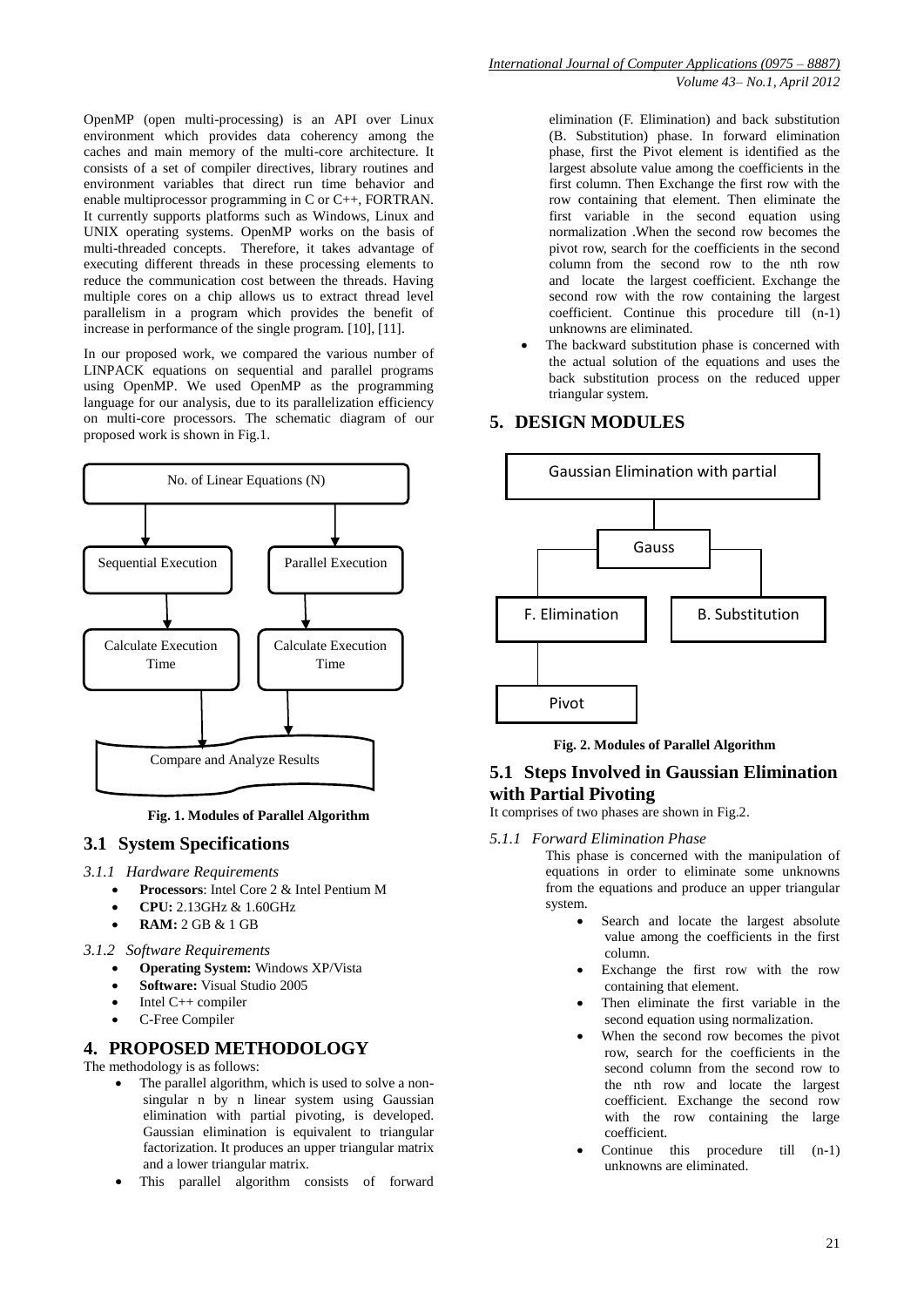#### *5.1.2 Back Substitution Phase*

This phase is concerned with the actual solution of the equations and uses the back substitution process on the reduced upper triangular system.

#### **5.2 Implementation**

- First study the typical behavior of LINPACK benchmark loops.
- From the behavior of the loops we derive a framework for manual parallelization.
- By using this framework, we can implement a specific code in parallel programming language (OpenMP).
- By applying OpenMP commands and threads to that particular program, we can derive a program which can be run in multi-core processors.
- We have implemented our program in OpenMP by studying several examples in OpenMP like Matrix Multiplication, Vector Multiplication, Hello World, Loop Sharing, Arithmetic Expressions etc.
- After running the program in multi-core processors, we found the increased performance in parallel execution of linear equations.

#### **5.3 Performance Energy Calculation**

Performance and power constraint are the important issues in high performance and scientific computing with multi-core. We have considered the dynamic power consumption of the single and dual-core processors in order to analyze the power and performance gains of LINPACK equations (based on the execution time taken).

We have taken the peak power consumption of Intel Pentium M and Intel Core 2 processor [12] and calculated the Energy consumption.

#### **Intel Pentium M @ 1.6GHz: Peak power 24.5 W Intel Core 2 @ 2.13GHz: Peak power 134 W**

Let us define E be the total energy consumption and E.T be the total execution time of the given program. Ptotal is the total power, Pstatic is the static power and Pdynamic is the dynamic power consumed.

| $E = E.T * P_{total}$ |  |
|-----------------------|--|
|-----------------------|--|

$$
\mathbf{P}_{\text{total}} = \mathbf{P}_{\text{dynamic}} + \mathbf{P}_{\text{static}} \tag{2}
$$

We considered only the peak dynamic power consumption of the processors by taking the theoretical approximate values. By using (1) and (2), we calculated the energy consumption of the sequential and parallel execution as shown in Table.1 and Table.2 of various numbers of linear equations.

## **5.4 Tabulation of Performance & Energy Calculation of Linear Equations**

**Table 1. Tabulation of Performance Calculation of Linear Equations**

| <b>Equations</b> | Number of Execution Time   Execution Time | of Sequential (in $\vert$ of Parallel (in |
|------------------|-------------------------------------------|-------------------------------------------|
| (n)              | seconds)                                  | seconds)                                  |
| 1000             |                                           |                                           |

| 2000  | 23        | 26        |
|-------|-----------|-----------|
| 3000  | 85.9998   | 67.9998   |
| 4000  | 216       | 157.00002 |
| 5000  | 397.99998 | 285       |
| 6000  | 679.0002  | 509.00004 |
| 7000  | 1044.996  | 780       |
| 8000  | 1156.9998 | 1098      |
| 9000  | 1620.996  | 1578      |
| 10000 | 2306.004  | 2124      |

|  |  | Table 2. Tabulation of Energy Consumption of Linear |  |
|--|--|-----------------------------------------------------|--|
|  |  |                                                     |  |

| of<br><b>Number</b> | <b>Energy</b>            | <b>Energy</b>     |
|---------------------|--------------------------|-------------------|
| <b>Equations</b>    | of<br><b>Consumption</b> | <b>Consumptio</b> |
| (n)                 | Sequential (W)           | n of Parallel     |
|                     |                          | (W)               |
| 1000                | 73.5                     | 402               |
| 2000                | 637                      | 2948              |
| 3000                | 2106.9951                | 9111.9732         |
| 4000                | 5292                     | 21038.00268       |
| 5000                | 9750.99951               | 38190             |
| 6000                | 16635.5049               | 68206.0536        |
| 7000                | 25602.402                | 104520            |
| 8000                | 28346.4951               | 147132            |
| 9000                | 39714.402                | 211452            |
| 10000               | 56497.098                | 284616            |

## **5.5 Screenshots of Sequential and Parallel execution of LINPACK equation n=1000**

The screenshots of both sequential and parallel execution with OpenMP LINPACK equations for  $n=1000$  are shown in the following figures Fig. 3 and Fig. 4.

|  | $\texttt{x984} = -73.023727$      |
|--|-----------------------------------|
|  | $x985 = -1.350928$                |
|  | $x986 = -288,061951$              |
|  | $x987 = -332.350647$              |
|  | $x988 = 29.986595$                |
|  | $x989 = -46.311203$               |
|  | $x990 = 170.383453$               |
|  | $x991 = -265.191925$              |
|  | $x992 = -30.303808$               |
|  | $x993 = -29.567492$               |
|  | $x994 = 218.632523$               |
|  | $x995 = 93.393150$                |
|  | $x996 = -135.019287$              |
|  | $x997 = 72.499519$                |
|  | $x998 = 167.247864$               |
|  | $x999 = -209, 951324$             |
|  | Execution time : 3.000000 seconds |

**Fig. 3. Screenshot for n=1000 Sequential Execution**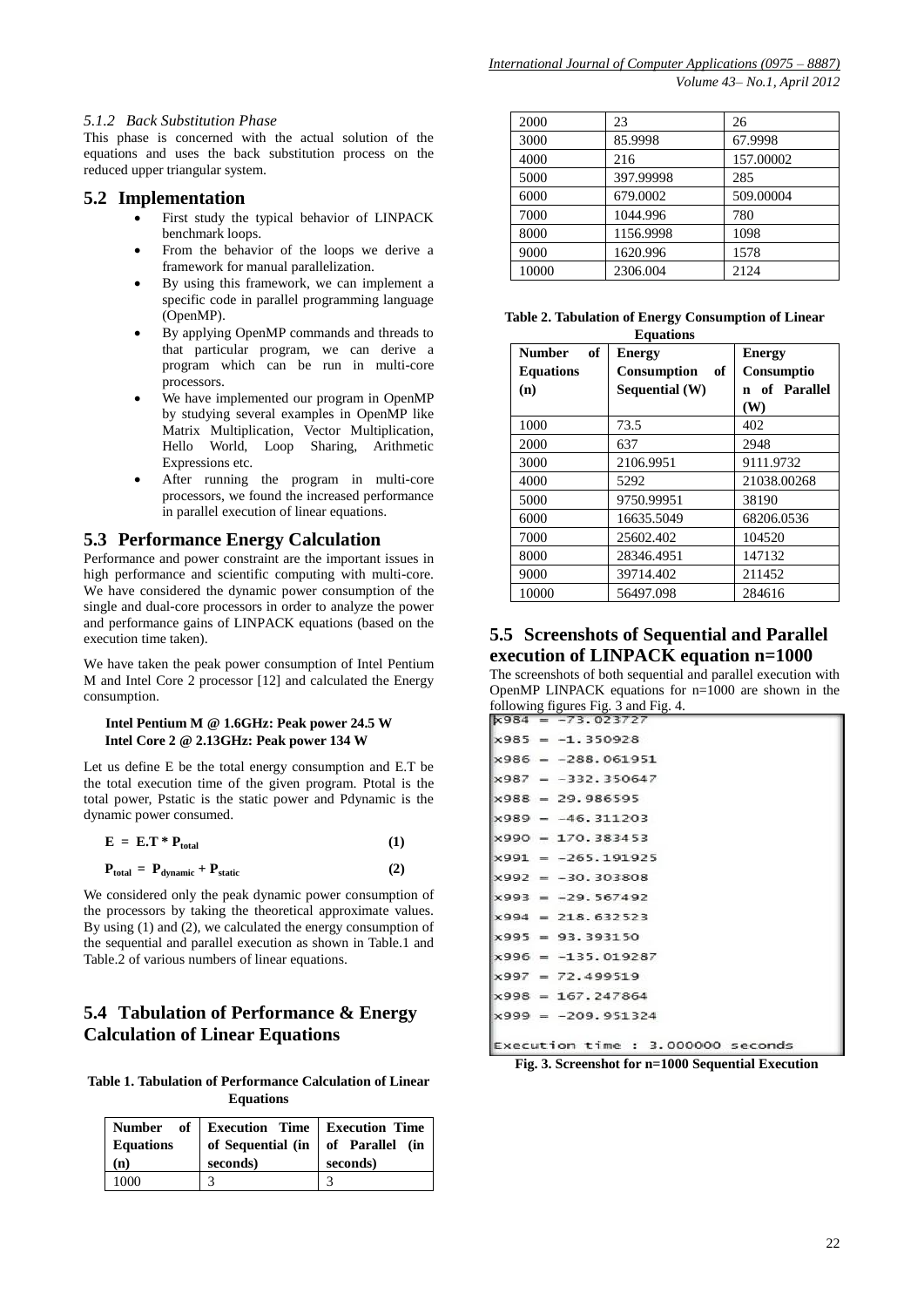|  | $x984 = -73.023727$               |
|--|-----------------------------------|
|  | $x985 = -1.350928$                |
|  | $x986 = -288.061951$              |
|  | $x987 = -332.350647$              |
|  | $x988 = 29.986595$                |
|  | $x989 = -46, 311203$              |
|  | $x990 = 170.383453$               |
|  | $x991 = -265.191925$              |
|  | $x992 = -30.303808$               |
|  | $x993 = -29.567492$               |
|  | $x994 = 218.632523$               |
|  | $x995 = 93, 393150$               |
|  | $x996 = -135.019287$              |
|  | $x997 = 72.499519$                |
|  | $x998 = 167.247864$               |
|  | $x999 = -209.951324$              |
|  | Execution time : 3.000000 seconds |

**Fig. 4. Screenshot for n=1000 Parallel Execution using OpenMP**

## **5.6 Screenshots of Sequential and Parallel execution of LINPACK equation n=2000**

The screenshots of both sequential and parallel execution with OpenMP LINPACK equations for n=2000 are shown in the following figures Fig. 5 and Fig. 6.

|  | $x1984 = -1.762275$                |
|--|------------------------------------|
|  | $x1985 = 4.029246$                 |
|  | $x1986 = -5.040374$                |
|  | $x1987 = -24.265583$               |
|  | $x1988 = -6.007528$                |
|  | $x1989 = 36.871044$                |
|  | $x1990 = 9.039556$                 |
|  | $x1991 = 4.568435$                 |
|  | $x1992 = 17.751337$                |
|  | $x1993 = -2.256325$                |
|  | $x1994 = 6.882353$                 |
|  | $x1995 = -7.555740$                |
|  | $x1996 = -9.839943$                |
|  | $x1997 = -2.306269$                |
|  | $x1998 = 0.934338$                 |
|  | $x1999 = -3.464764$                |
|  | Execution time : 26.000000 seconds |

**Fig. 5. Screenshot for n=2000 Sequential Execution**

| $x1984 = -1.762275$                |
|------------------------------------|
|                                    |
| $x1985 = 4.029246$                 |
| $x1986 = -5.040374$                |
| $x1987 = -24.265583$               |
| $x1988 = -6.007528$                |
| $x1989 = 36.871044$                |
| $x1990 = 9.039556$                 |
| $x1991 = 4.568435$                 |
| $x1992 = 17.751337$                |
| $x1993 = -2.256325$                |
| $x1994 = 6.882353$                 |
| $x1995 = -7.555740$                |
| $x1996 = -9.839943$                |
| $x1997 = -2.306269$                |
| $x1998 = 0.934338$                 |
| $x1999 = -3.464764$                |
| Execution time : 23.000000 seconds |

**Fig. 4. Screenshot for n=2000 Parallel Execution using OpenMP**

# **6. ANALYSIS AND DISCUSSION**

The work has successfully solved linear equations using OpenMP on multi-core machines. We see the performance enhancement by reduced execution time of parallel execution and increased energy consumption due to its per core power consumption. From the Table I & II, we have shown the execution time of sequential and parallel implementations in which we calculated the energy consumption and performance of 'n' number of linear equations. The sample screen shots of both outputs are shown in Fig.3 - Fig.6 and the corresponding performance and power consumption results graphs are drawn in Fig.7 & 8.



**Fig. 7. Performance Graph**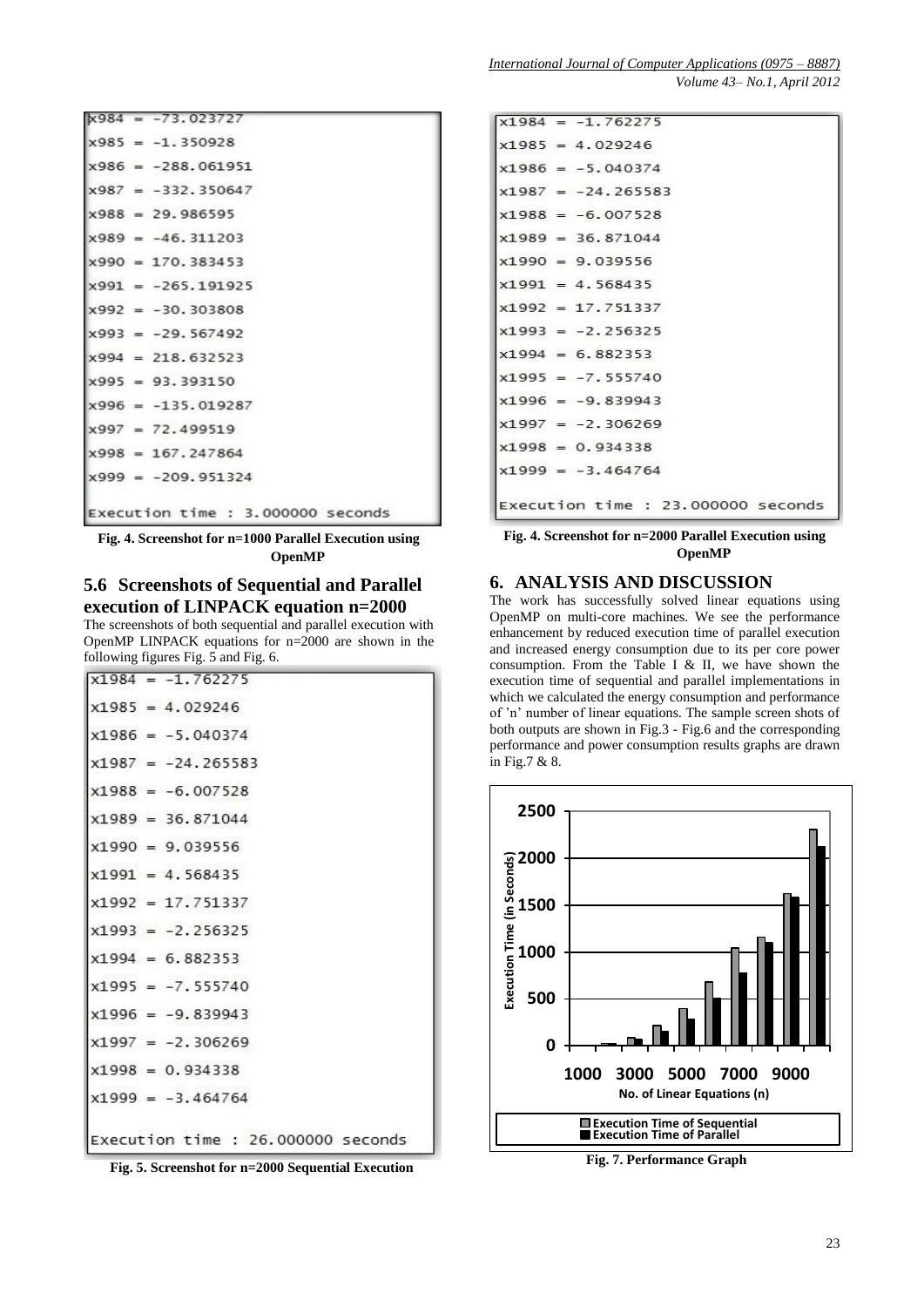

**Fig. 8. Performance Graph**

## **7. CONCLUSION AND FUTURE ENHANCEMENTS**

In this work, we studied how OpenMP programming techniques are beneficial to multi-core architectures. We also solved linear equations using OpenMP to improve performance by reducing execution time. The future enhancement of this work is highly laudable as parallelization using OpenMP is gaining popularity these days. This work will be carried out in the near future for the real time implementation over a large scale.

#### **8. ACKNOWLEDGMENTS**

The authors would like to thank anonymous reviewers for their valuable comments and IASc (Indian Academy of Science, Bangalore).

#### **9. REFERENCES**

- [1] E. Anderson, Z. Bai, C. Bischof, S. Blackford, J. Demmel, J. Dongarra, J. Du Croz, A. Greenbaum, S. Hammarling, A. McKenney, and D. Sorensen, LAPACK Users' Guide. Philadelphia, PA: Society for Industrial and Applied Mathematics, third ed., 1999.
- [2] J. J. Dongarra, "Performance of various computers using standard linear equations software (LINPACK benchmark report)," LINPACK Benchmark Report CS-89-85, University of Tennessee Computer Science Technical Report, 2011.
- [3] R. P. Brent, "The LINPACK benchmark on the AP 1000:" in Proceedings of Frontiers '92 (McLean, Virginia, October 1992), pp. 128-135, IEEE Press, 1992.
- [4] R. P. Brent, "Parallel algorithms in linear algebra, algorithms and architectures," in Proceedings of the Second NEC Research Symposium (held at Tsukuba, Japan, August 1991, (SIAM, Philadelphia), pp. 54-72, August 1993.
- [5] K. A. Gallivan, R. J. Plemmons, and A. H. Sameh, "Parallel algorithms for dense linear algebra computations," SIAM Rev., vol. 32, pp. 54-135, March 1990.
- [6] J. J. Dongarra, P. Luszczek, and A. Petitet, "The LINPACK benchmark: Past, present, and future. Concurrency and Computation: Practice and Experience", vol. 15, p. 2003, 2003.
- [7] A. Buttari, J. Langou, J. Kurzak, and J. Dongarra, "A class of parallel tiled linear algebra algorithms for multicore architectures," tech. rep., 2007.
- [8] K. A. Gallivan, W. Jalby, A. D. Malony, and H. A. G. Wijshoff, "Performance prediction for parallel numerical algorithms.," International Journal of High Speed Computing, vol. 3, no. 1, pp. 31-62, 1991.
- [9] M. Horton, S. Tomov, and J. Dongarra, "A class of hybrid LAPACK algorithms for multi-core and GPU architectures," in Proceedings of the 2011 Symposium on Application Accelerators in High-Performance Computing, SAAHPC '11, (Washington, DC, USA), pp. 150-158, IEEE Computer Society, 2011.
- [10] V. Packirisamy and H. Barathvajasankar, "OpenMP in multi-core architectures," 2005.
- [11] K. Psarris, "Program analysis techniques for transforming programs for parallel execution," Parallel Computing, vol. 28, no. 3, pp. 455-469, 2002.
- [12] Simcha Gochman et.al, "The Intel Pentium M processor: micro-architecture and performance," Intel Technology Journal, vol. 07, pp. 20-37, May 21 2003.

#### **AUTHORS PROFILE**

**Vijayalakshmi Saravanan** is an Assistant Professor (Sr), VIT University; India.She is a recipient of Erasmus Mundus (EURECA) Programme as an Exchange student from India at Malardalen University, Sweden. Currently, she holds a position as visiting researcher at Ryerson University, Canada. She holds a Bachelor of Engineering Degree in Electrical and Electronics Engineering and Master of Science Degree in Information Technology from Bharathiar University & Manonmaniam Sundaranar University (Now Anna University), India. Her research interests include Multi-core Low Power Design Exploration, Power-Aware Processor Design, and Computer Architecture. She has taken part of her research studies one course work at University of Rochester, USA. She is serving as a Technical Evangelist for Asia Open Source Software Community, CICC Japan. She is a Member of IEEE, ACM, CSI and a Board member of N2WOMEN (Networking Networking Women) IEEE/ACM Women in Engineer and she is a Chair for IEEE-WIE VIT affinity group, India

**Mohan Radhakrishnan** is currently working as a Sr.Technical Architect in HCL Canada. He has more than ten years of technical experience in designing, administrating and supporting Microsoft enterprise and VMware environments. He is currently working on R&D level projects in data center<br>server and network implementation, support and server and network implementation, support and administration, thorough grasp of development principles and best practices. He is also a Member of IEEE and VMware

**Mukund Sankaran** is currently pursuing a B.Tech in Computer Science and Engineering at SASTRA University, India. He was selected as a Summer Research Fellow by the Indian Academy of Sciences in the year 2011. His current research interests are in the areas of Computer Architecture and Database Systems

**Dr. D.P. Kothari** is a Senior Professor and Advisor to the Chancellor, VIT University, Vellore and named IEEE fellow in 2011. Earlier, he was Head, Centre for Energy Studies, IIT Delhi (1995-97), and Principal, Visvesvaraya Regional